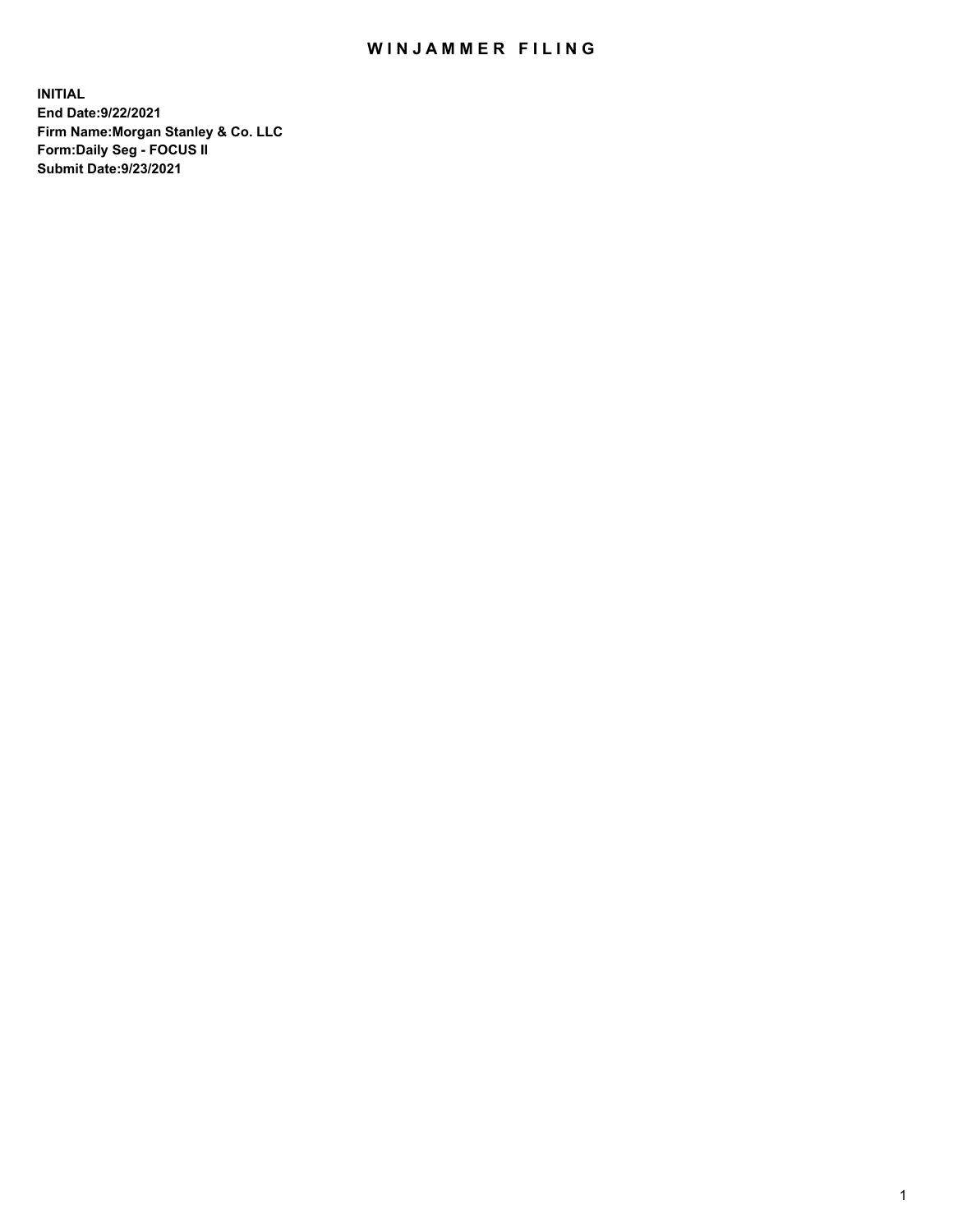**INITIAL End Date:9/22/2021 Firm Name:Morgan Stanley & Co. LLC Form:Daily Seg - FOCUS II Submit Date:9/23/2021 Daily Segregation - Cover Page**

| Name of Company                                                                                                                                                                                                                                                                                                                | Morgan Stanley & Co. LLC                                    |
|--------------------------------------------------------------------------------------------------------------------------------------------------------------------------------------------------------------------------------------------------------------------------------------------------------------------------------|-------------------------------------------------------------|
| <b>Contact Name</b>                                                                                                                                                                                                                                                                                                            | <b>Ikram Shah</b>                                           |
| <b>Contact Phone Number</b>                                                                                                                                                                                                                                                                                                    | 212-276-0963                                                |
| <b>Contact Email Address</b>                                                                                                                                                                                                                                                                                                   | lkram.shah@morganstanley.com                                |
| FCM's Customer Segregated Funds Residual Interest Target (choose one):<br>a. Minimum dollar amount: ; or<br>b. Minimum percentage of customer segregated funds required:% ; or<br>c. Dollar amount range between: and; or<br>d. Percentage range of customer segregated funds required between:% and%.                         | 235,000,000<br><u>0</u><br><u>00</u><br>0 <sub>0</sub>      |
| FCM's Customer Secured Amount Funds Residual Interest Target (choose one):<br>a. Minimum dollar amount: ; or<br>b. Minimum percentage of customer secured funds required:% ; or<br>c. Dollar amount range between: and; or<br>d. Percentage range of customer secured funds required between:% and%.                           | 140,000,000<br><u>0</u><br>0 <sub>0</sub><br>0 <sub>0</sub> |
| FCM's Cleared Swaps Customer Collateral Residual Interest Target (choose one):<br>a. Minimum dollar amount: ; or<br>b. Minimum percentage of cleared swaps customer collateral required:% ; or<br>c. Dollar amount range between: and; or<br>d. Percentage range of cleared swaps customer collateral required between:% and%. | 92,000,000<br><u>0</u><br><u>00</u><br>00                   |

Attach supporting documents CH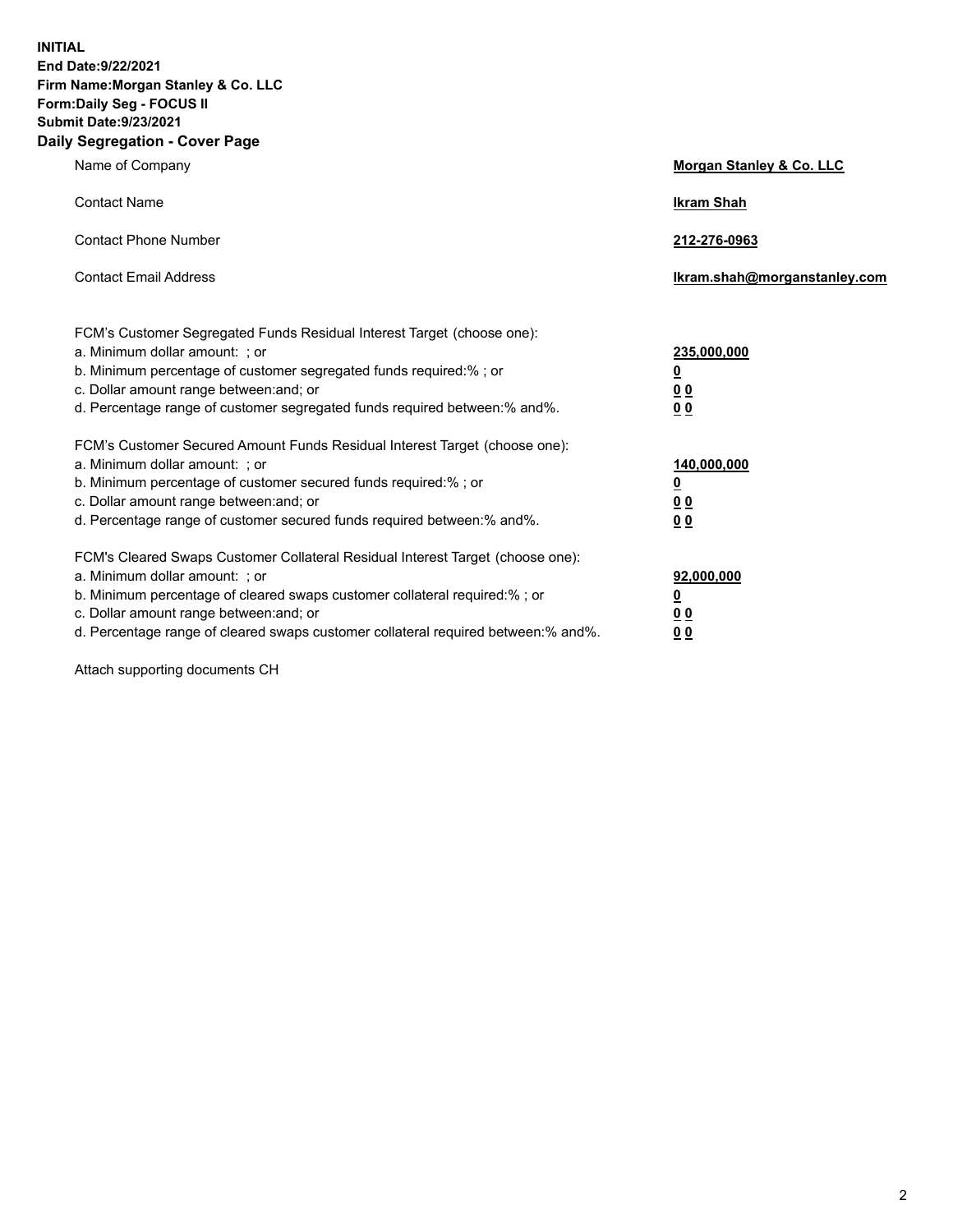## **INITIAL End Date:9/22/2021 Firm Name:Morgan Stanley & Co. LLC Form:Daily Seg - FOCUS II Submit Date:9/23/2021**

## **Daily Segregation - Secured Amounts**

Foreign Futures and Foreign Options Secured Amounts Amount required to be set aside pursuant to law, rule or regulation of a foreign government or a rule of a self-regulatory organization authorized thereunder 1. Net ledger balance - Foreign Futures and Foreign Option Trading - All Customers A. Cash **5,278,560,635** [7315] B. Securities (at market) **1,955,232,697** [7317] 2. Net unrealized profit (loss) in open futures contracts traded on a foreign board of trade **597,547,971** [7325] 3. Exchange traded options a. Market value of open option contracts purchased on a foreign board of trade **98,178,322** [7335] b. Market value of open contracts granted (sold) on a foreign board of trade **-53,496,915** [7337] 4. Net equity (deficit) (add lines 1. 2. and 3.) **7,876,022,710** [7345] 5. Account liquidating to a deficit and account with a debit balances - gross amount **76,715,217** [7351] Less: amount offset by customer owned securities **-75,768,985** [7352] **946,232** [7354] 6. Amount required to be set aside as the secured amount - Net Liquidating Equity Method (add lines 4 and 5) 7. Greater of amount required to be set aside pursuant to foreign jurisdiction (above) or line 6. FUNDS DEPOSITED IN SEPARATE REGULATION 30.7 ACCOUNTS 1. Cash in banks A. Banks located in the United States **408,175,345** [7500] B. Other banks qualified under Regulation 30.7 **400,772,985** [7520] **808,948,330** 2. Securities A. In safekeeping with banks located in the United States **516,760,168** [7540] B. In safekeeping with other banks qualified under Regulation 30.7 **63,145,199** [7560] **579,905,367** 3. Equities with registered futures commission merchants A. Cash **13,155,592** [7580] B. Securities **0** [7590] C. Unrealized gain (loss) on open futures contracts **-99,462** [7600] D. Value of long option contracts **0** [7610] E. Value of short option contracts **0** [7615] **13,056,130** [7620] 4. Amounts held by clearing organizations of foreign boards of trade A. Cash **0** [7640] B. Securities **0** [7650] C. Amount due to (from) clearing organization - daily variation **0** [7660] D. Value of long option contracts **0** [7670] E. Value of short option contracts **0** [7675] **0** [7680] 5. Amounts held by members of foreign boards of trade A. Cash **4,673,099,837** [7700] B. Securities **1,375,327,330** [7710] C. Unrealized gain (loss) on open futures contracts **597,647,434** [7720] D. Value of long option contracts **98,178,322** [7730] E. Value of short option contracts **-53,496,915** [7735] **6,690,756,008** 6. Amounts with other depositories designated by a foreign board of trade **0** [7760] 7. Segregated funds on hand **0** [7765] 8. Total funds in separate section 30.7 accounts **8,092,665,835** [7770] 9. Excess (deficiency) Set Aside for Secured Amount (subtract line 7 Secured Statement Page 1 from Line 8)

- 10. Management Target Amount for Excess funds in separate section 30.7 accounts **140,000,000** [7780]
- 11. Excess (deficiency) funds in separate 30.7 accounts over (under) Management Target **75,696,893** [7785]

**0** [7305]

**7,876,968,942** [7355]

## **7,876,968,942** [7360]

[7530]

[7570]

[7740] **215,696,893** [7380]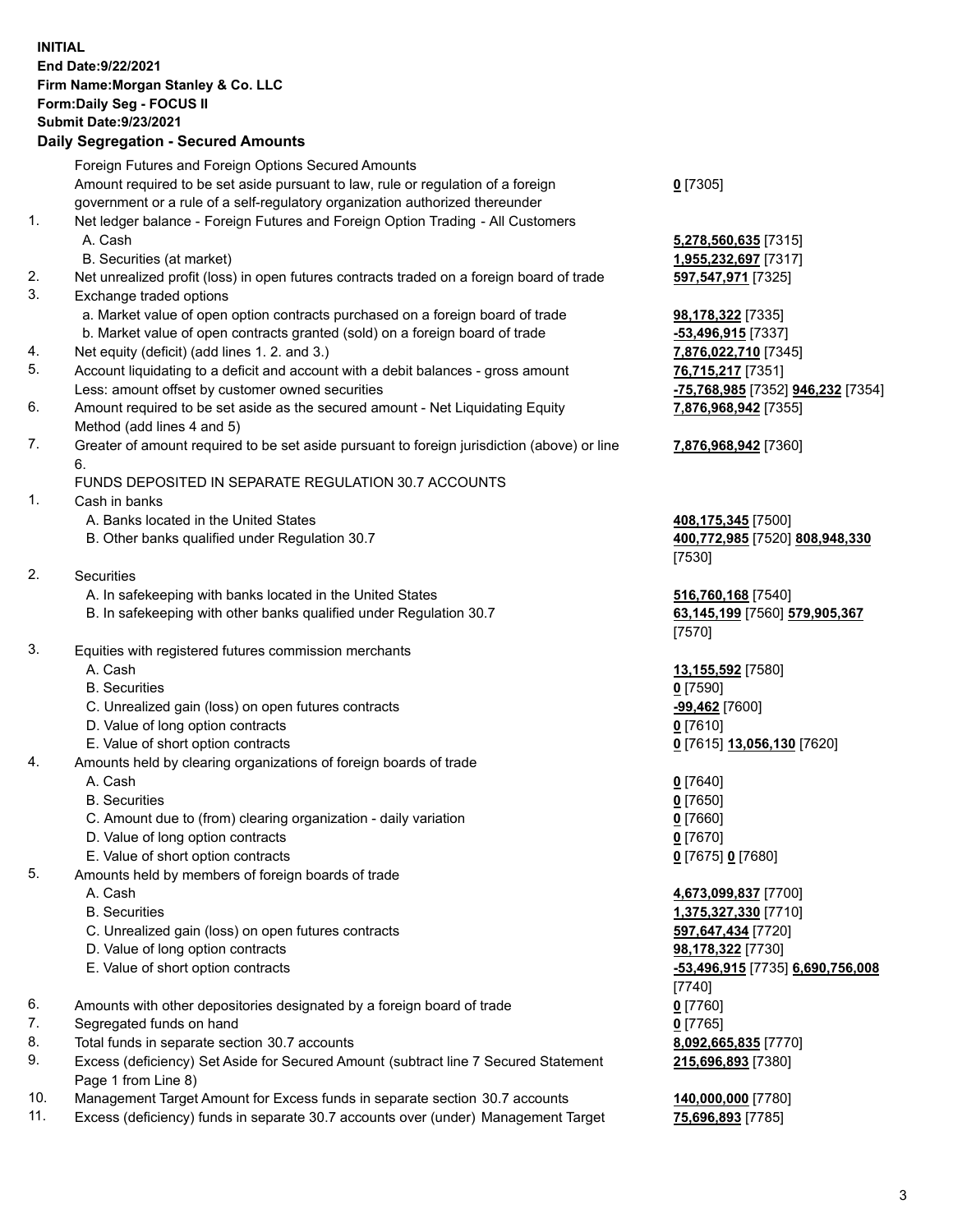**INITIAL End Date:9/22/2021 Firm Name:Morgan Stanley & Co. LLC Form:Daily Seg - FOCUS II Submit Date:9/23/2021 Daily Segregation - Segregation Statement** SEGREGATION REQUIREMENTS(Section 4d(2) of the CEAct) 1. Net ledger balance A. Cash **18,593,851,296** [7010] B. Securities (at market) **7,626,190,093** [7020] 2. Net unrealized profit (loss) in open futures contracts traded on a contract market **-552,111,224** [7030] 3. Exchange traded options A. Add market value of open option contracts purchased on a contract market **1,452,808,416** [7032] B. Deduct market value of open option contracts granted (sold) on a contract market **-1,080,174,951** [7033] 4. Net equity (deficit) (add lines 1, 2 and 3) **26,040,563,630** [7040] 5. Accounts liquidating to a deficit and accounts with debit balances - gross amount **176,750,207** [7045] Less: amount offset by customer securities **-176,598,987** [7047] **151,220** [7050] 6. Amount required to be segregated (add lines 4 and 5) **26,040,714,850** [7060] FUNDS IN SEGREGATED ACCOUNTS 7. Deposited in segregated funds bank accounts A. Cash **3,014,899,382** [7070] B. Securities representing investments of customers' funds (at market) **0** [7080] C. Securities held for particular customers or option customers in lieu of cash (at market) **2,861,888,121** [7090] 8. Margins on deposit with derivatives clearing organizations of contract markets A. Cash **15,628,694,210** [7100] B. Securities representing investments of customers' funds (at market) **0** [7110] C. Securities held for particular customers or option customers in lieu of cash (at market) **4,614,688,645** [7120] 9. Net settlement from (to) derivatives clearing organizations of contract markets **-224,537,469** [7130] 10. Exchange traded options A. Value of open long option contracts **1,452,808,416** [7132] B. Value of open short option contracts **-1,080,174,951** [7133] 11. Net equities with other FCMs A. Net liquidating equity **9,497,388** [7140] B. Securities representing investments of customers' funds (at market) **0** [7160] C. Securities held for particular customers or option customers in lieu of cash (at market) **0** [7170] 12. Segregated funds on hand **149,613,327** [7150] 13. Total amount in segregation (add lines 7 through 12) **26,427,377,069** [7180] 14. Excess (deficiency) funds in segregation (subtract line 6 from line 13) **386,662,219** [7190] 15. Management Target Amount for Excess funds in segregation **235,000,000** [7194]

16. Excess (deficiency) funds in segregation over (under) Management Target Amount Excess

**151,662,219** [7198]